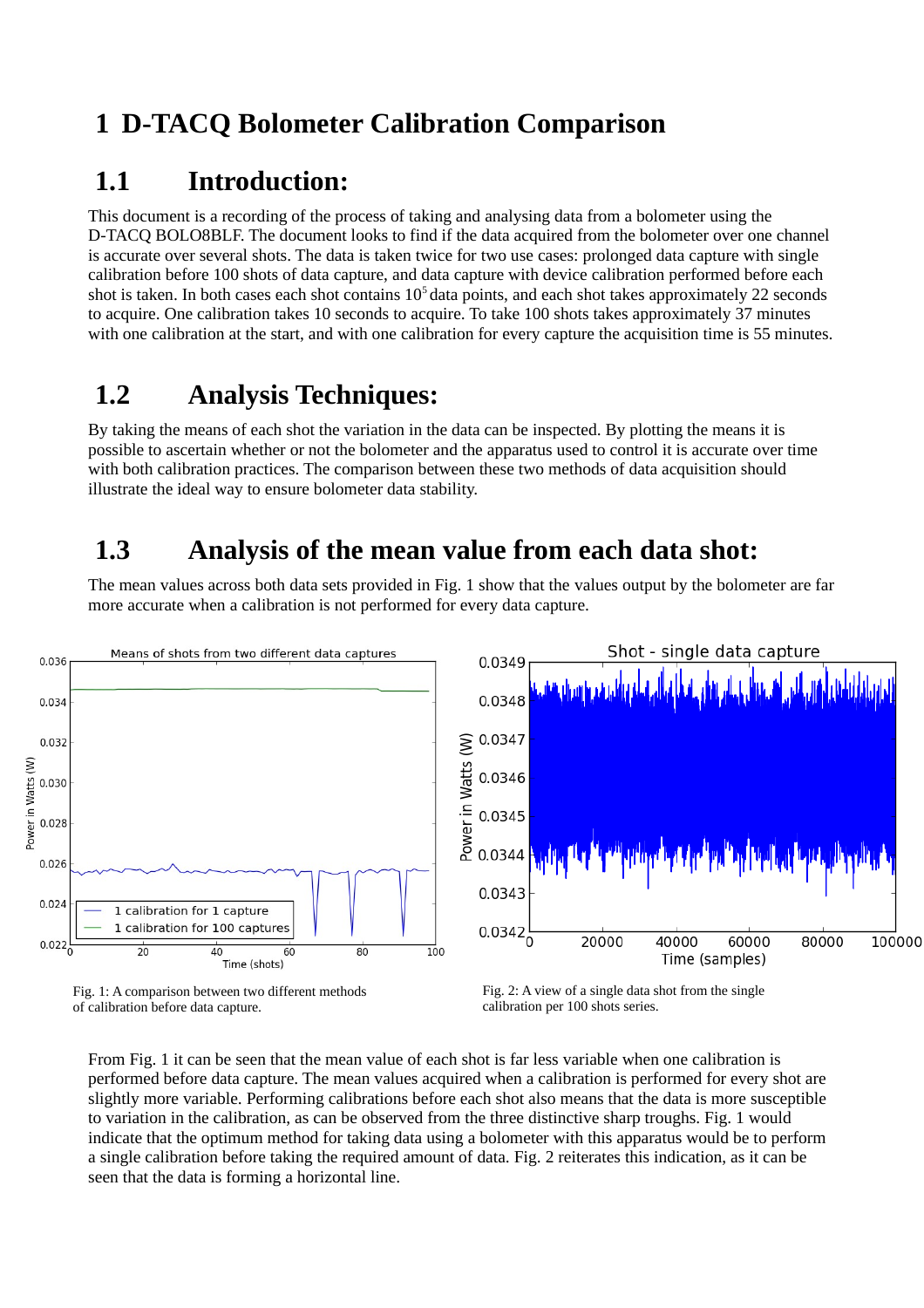# **1.4 Conclusion:**

The conclusions from the data acquired suggest that the optimum method for data acquisition using a bolometer with the BOLO8BLF set-up is to take a single calibration for a series of shots. Not only does the data not "droop" over time, there is also some risk with taking calibrations for every data shot required. This means that a calibration will hold its validity for at least 37 minutes.

# **2 User Guide:**

This section of the document will serve as a user guide for the BOLO8BLF set-up. It will take a new user through the initial procedures of setting up the BOLO8BLF module on the acq2106\_089. The procedure includes installation of MDSplus software, setting up and using the python bolometer HAPI scripts, changing the channels the python scripts are to use, and viewing the data that has been taken using the MDSplus python module. Also included are some FPGA version and Firmware release information, which was taken just prior to shipping.

# **2.1 MDSplus:**

MDSplus needs to be installed on the host computer. A new tree should be created to take data. Once this is done the MDSplus python module can be used to read data from the MDSplus tree and then it can be analysed. Once MDSplus is installed, a new tree can be created by using the make\_acqtree.py script then using the make\_bolo\_tree.py python script. Then the new\_shot script should be used- this will create a new tree in the specified MDSplus tree directory, and take a shot, so that the automatic calibration and capture python utility can be used. To create the tree an environment variable must be established. There is a specific syntax that the MDSplus python module takes, and it is as follows.

Environment variable is established in terminal (syntax below is for linux and may vary on windows):

export acq2106\_089\_path=/<path\_to\_tree>

More information on this can be found on [General Notation: The Data Hierarchy - Trees, Nodes, and](http://www.mdsplus.org/index.php?title=Documentation:Tutorial:CreateTrees%20&open=38101832318169843162415089&page=Documentation%2FThe+MDSplus+tutorial%2F+Creating+and+populating+MDSplus+trees)  [Models.](http://www.mdsplus.org/index.php?title=Documentation:Tutorial:CreateTrees%20&open=38101832318169843162415089&page=Documentation%2FThe+MDSplus+tutorial%2F+Creating+and+populating+MDSplus+trees)

# **2.2 Bolometer data acquisition method:**

The data from the bolometer was taken using a python script (bolo8\_cal\_cap\_loop.py). This python script (and all of its related scripts) can be found on [https://github.com/petermilne/acq400\\_hapi\\_tests](https://github.com/petermilne/acq400_hapi_tests) and should be installed. It runs from the command line and can take several optional parameters in order to customise the way in which data is acquired. The bolo8\_cal\_cap\_loop.py script can calibrate the device and can also capture data. Calibrations are stored on an MDSplus tree under odd numbered shots and the data shots are stored under even numbered shots.

The (most important) parameters taken by the script are as follows:

```
Parameters:
--cal <boolean> - If the script should run a calibration.
--cap <boolean> - If the script should run a data shot.
--post <number> - Number of data points per capture.
--shots <number> - Number of times calibration and/or capture should run.
```
In order to use the script with MDSplus there must also be an environment variable established and passed to the script as a parameter. This tells the script where to look for the MDSplus tree. There is a specific syntax that the MDSplus python module takes, and it is as follows.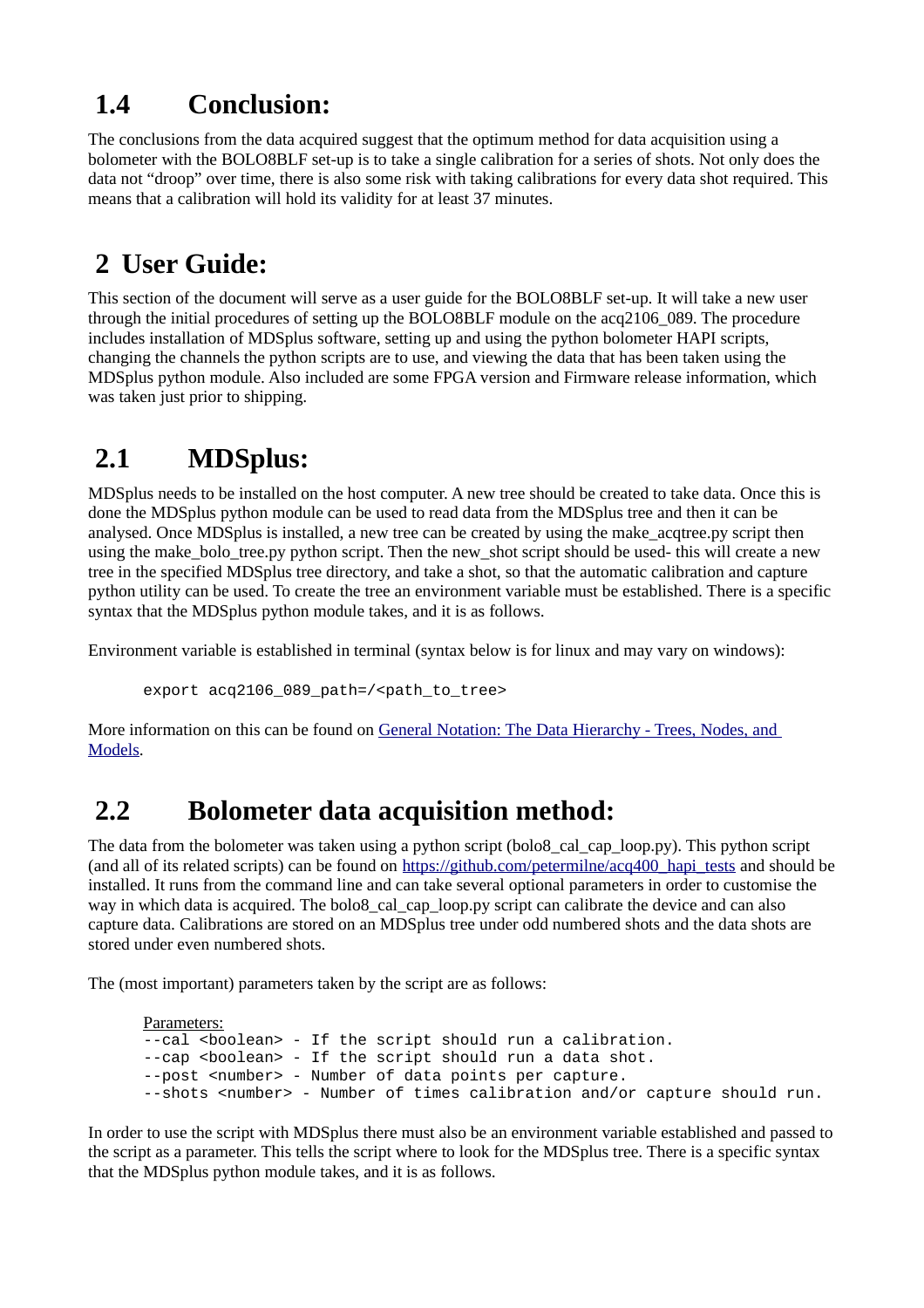Environment variable is established in terminal (syntax below is for linux and may vary on windows):

export acq2106\_089\_path=<server\_where\_data\_is\_stored>:://<path\_to\_tree>

Note that this sets up the environment variable on the host machine, for accessing the tree on a server where the data is stored. If the data is being stored on the host machine then the syntax is the same as when the tree was initialised:

```
export acq2106_089_path=/<path_to_tree>
```
Once the environment variable has been established the python script can be run:

python bolo8\_cal\_cap\_loop.py --cal  $1 -$ -cap  $1 -$ -shots=1 acq2106\_089

Note that when running the python script that you only pass acq2106 089 (not the full environment variable acq2106\_089\_path). For more information on this please consult [Remote Data Access in MDSplus](http://www.mdsplus.org/index.php?title=Documentation:Tutorial:RemoteAccess&open=41505174028409634815&page=Documentation%2FThe+MDSplus+tutorial%2FRemote+data+access+in+MDSplus). When the script is run it will write the data specified by the user (calibration and/or capture data) to the MDSplus tree by using the postshot.sh script found on the acq2106 089. This data can later be accessed using python (or CS Studio, MDSscope or another data visualisation tool).

#### **2.3 Changing the channels to be calibrated:**

There is a single file that is used to change which channels are to be calibrated by the acq2106\_089. This must be changed on the acq2106\_089. Navigate to /mnt/local/sysconfig/ and edit the bolo.sh shell script.

Its contents should read as such (or similar):

```
BOLO_ACTIVE_CHAN="1 2"
BOLO_VERBOSE=1
set.site 14 DIODE DROP V 0.5
set.site 14 THEAT 1.0
set.site 14 TCOOL 1.0
set.site 14 VBIAS 1.0
```
The BOLO\_ACTIVE\_CHAN variable can be changed to the desired channel(s). In the example above it is set to calibrate channels 1 and 2. The python script bolo8\_cal\_cap\_loop.py will calibrate (if told to) the channels in the order they appear in this script. The other values set in this script set control knob values.

#### **2.4 Viewing data using the MDSplus python module:**

Data can be viewed and analysed using the MDSplus python module. Doing this also requires the environment variable described above, so if a separate terminal is being used on linux then the environment variable initialisation process will need to be repeated. The following commands are extremely useful for viewing data from an MDSplus tree:

```
tree = Tree("acq2106_089", shot) # opens the tree
node = tree, getNode("BOLO1.PWR" + str(charnel)) # opens the nodeunfiltered_data = node.getData() # reads unfiltered data
filtered_data = unfiltered_data.data() # makes the data readable to python
```
These steps can be automated and the data can be analysed and plotted for any amount of shots.

### **2.5 MDSplus plotting utilities and relevant data:**

DWscope is an extremely useful data visualisation tool for looking at data quickly. It allows the user to visually verify whether the last calibration was effective or not. By looking at the PHI, MAG, PWR (phase,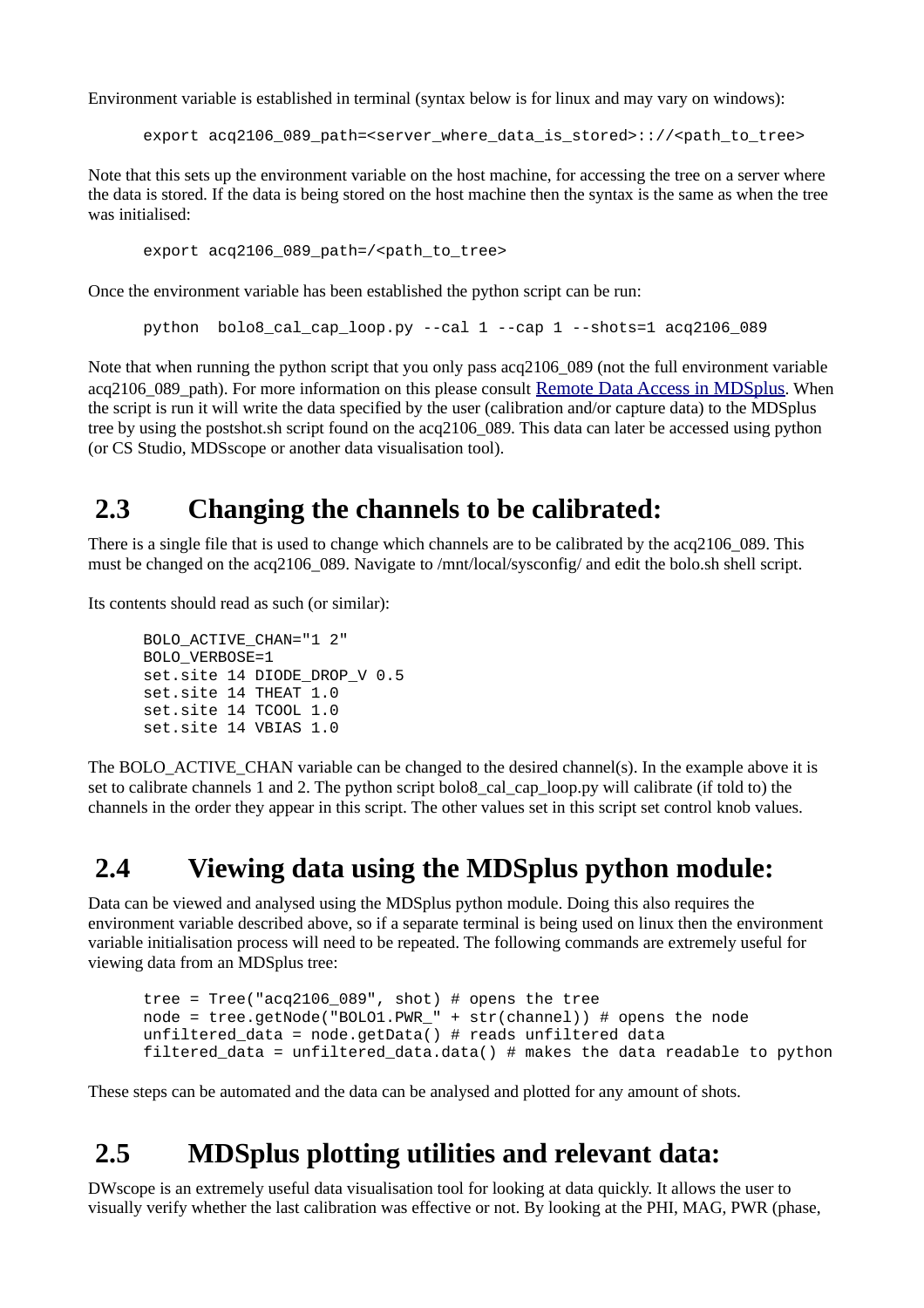magnitude and power) the channel can be verified to be calibrated. This however won't tell you much about the recency or relevance of the calibration.

| l o                                                                                                                   |  |  | MDS Scope                 |                           | $\odot$ $\odot$ $\odot$ |
|-----------------------------------------------------------------------------------------------------------------------|--|--|---------------------------|---------------------------|-------------------------|
| File Pointer Mode Print Customize Updates Autoscale                                                                   |  |  |                           |                           | Help                    |
| ±                                                                                                                     |  |  | $PHT_2$                   |                           |                         |
|                                                                                                                       |  |  |                           |                           |                         |
| $ 0\rangle$                                                                                                           |  |  |                           |                           |                         |
|                                                                                                                       |  |  |                           |                           |                         |
| ∣÷t                                                                                                                   |  |  |                           |                           |                         |
|                                                                                                                       |  |  |                           |                           |                         |
|                                                                                                                       |  |  |                           |                           |                         |
| ⊨ <del>2</del>                                                                                                        |  |  | 5                         | <u>1þ</u>                 |                         |
| 0,015                                                                                                                 |  |  | $MBC2$ v                  |                           |                         |
|                                                                                                                       |  |  |                           |                           |                         |
|                                                                                                                       |  |  |                           |                           |                         |
| $\vert_{0.01}$                                                                                                        |  |  |                           |                           |                         |
|                                                                                                                       |  |  |                           |                           |                         |
|                                                                                                                       |  |  |                           |                           |                         |
| 0,005                                                                                                                 |  |  |                           |                           |                         |
|                                                                                                                       |  |  |                           |                           |                         |
|                                                                                                                       |  |  |                           |                           |                         |
| ⊮⊢                                                                                                                    |  |  |                           |                           |                         |
|                                                                                                                       |  |  | 5<br>$PHR$ <sub>2</sub> H | 1þ                        |                         |
|                                                                                                                       |  |  |                           |                           |                         |
| $\vert \theta, \theta \vert$                                                                                          |  |  |                           |                           |                         |
|                                                                                                                       |  |  |                           |                           |                         |
|                                                                                                                       |  |  |                           |                           |                         |
| 0.4                                                                                                                   |  |  |                           |                           |                         |
|                                                                                                                       |  |  |                           |                           |                         |
|                                                                                                                       |  |  |                           |                           |                         |
|                                                                                                                       |  |  |                           |                           |                         |
| 0.2                                                                                                                   |  |  |                           |                           |                         |
|                                                                                                                       |  |  |                           |                           |                         |
|                                                                                                                       |  |  |                           |                           |                         |
| $\vert \theta \vert$                                                                                                  |  |  |                           |                           |                         |
|                                                                                                                       |  |  |                           | 1þ                        |                         |
| $\sqrt{2}$ Point $\sqrt[4]{2}$ com $\sqrt[4]{2}$ Pan $\sqrt[4]{2}$ Copy $\Box$ Updates $\Box$ Lock Scales $\boxed{0}$ |  |  |                           | $[3,872e+6,-52]$<br>Apply |                         |

Fig. 3: A plot of calibrated phase, magnitude and power.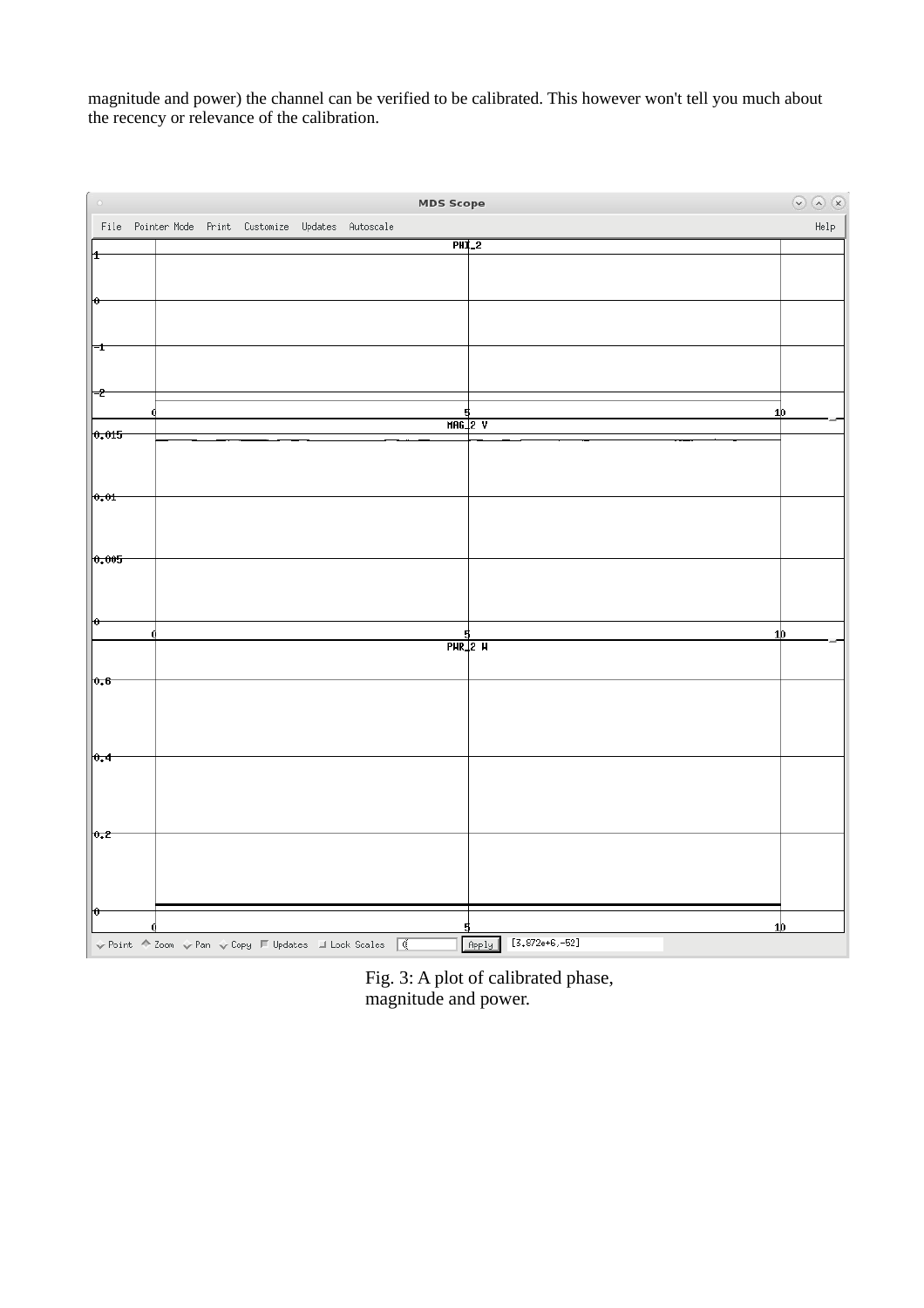



From figures 3 and 4 it can be determined whether the device has been calibrated. Furthermore, if DWscope is used to inspect each channel then it will provide more information about the data captured by the bolometer.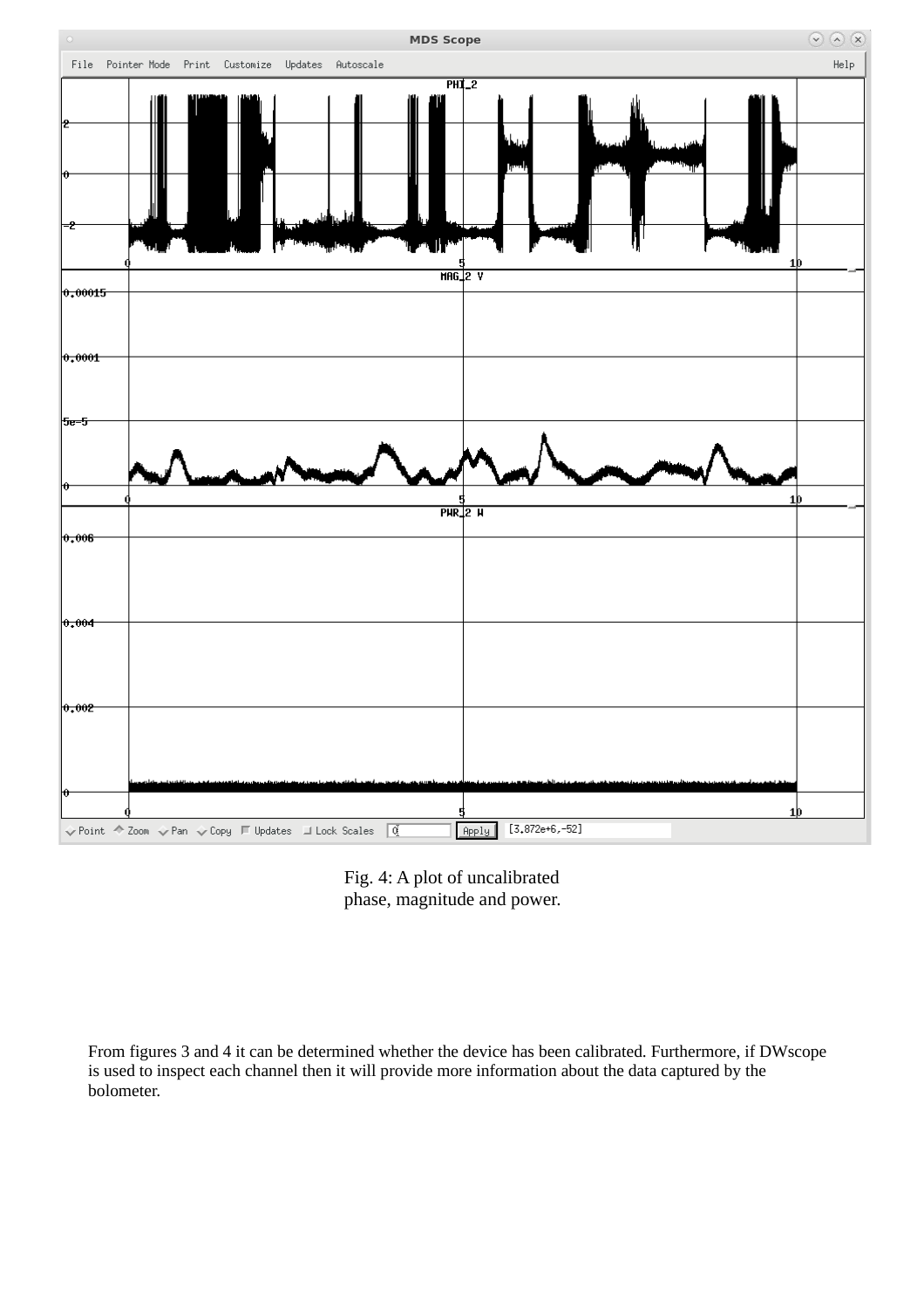|                                   |                                                                                                                                                                                                                                                                                                                                                                              |                    |  | MDS Scope      |                  |                      |         | $\odot$ $\odot$ $\odot$ |
|-----------------------------------|------------------------------------------------------------------------------------------------------------------------------------------------------------------------------------------------------------------------------------------------------------------------------------------------------------------------------------------------------------------------------|--------------------|--|----------------|------------------|----------------------|---------|-------------------------|
|                                   | File Pointer-Mode Print Customize Updates Autoscale                                                                                                                                                                                                                                                                                                                          |                    |  |                |                  |                      |         | Help                    |
|                                   |                                                                                                                                                                                                                                                                                                                                                                              | $PHR_1$            |  |                |                  | $PHR_5$              |         |                         |
| н                                 |                                                                                                                                                                                                                                                                                                                                                                              |                    |  |                | 0.2              |                      |         |                         |
|                                   |                                                                                                                                                                                                                                                                                                                                                                              |                    |  |                |                  |                      |         |                         |
| Ħ                                 |                                                                                                                                                                                                                                                                                                                                                                              |                    |  |                |                  |                      |         |                         |
|                                   |                                                                                                                                                                                                                                                                                                                                                                              |                    |  |                | 0.15             |                      |         |                         |
|                                   |                                                                                                                                                                                                                                                                                                                                                                              |                    |  |                |                  |                      |         |                         |
| 12                                |                                                                                                                                                                                                                                                                                                                                                                              |                    |  |                | 0.1              |                      |         |                         |
|                                   |                                                                                                                                                                                                                                                                                                                                                                              |                    |  |                |                  |                      |         |                         |
|                                   |                                                                                                                                                                                                                                                                                                                                                                              |                    |  |                |                  |                      |         |                         |
| ±                                 |                                                                                                                                                                                                                                                                                                                                                                              |                    |  |                | 0.05             |                      |         |                         |
|                                   |                                                                                                                                                                                                                                                                                                                                                                              |                    |  |                |                  |                      |         |                         |
|                                   |                                                                                                                                                                                                                                                                                                                                                                              |                    |  |                |                  |                      |         |                         |
| Ю                                 |                                                                                                                                                                                                                                                                                                                                                                              |                    |  | 1þ             | v                |                      |         | 1þ                      |
|                                   |                                                                                                                                                                                                                                                                                                                                                                              | $PWR$ <sub>2</sub> |  |                | 0.2              | $PHR_6$              |         |                         |
| 0.6                               |                                                                                                                                                                                                                                                                                                                                                                              |                    |  |                |                  |                      |         |                         |
|                                   |                                                                                                                                                                                                                                                                                                                                                                              |                    |  |                |                  |                      |         |                         |
|                                   |                                                                                                                                                                                                                                                                                                                                                                              |                    |  |                | 0,15             |                      |         |                         |
|                                   |                                                                                                                                                                                                                                                                                                                                                                              |                    |  |                |                  |                      |         |                         |
| 0,4                               |                                                                                                                                                                                                                                                                                                                                                                              |                    |  |                |                  |                      |         |                         |
|                                   |                                                                                                                                                                                                                                                                                                                                                                              |                    |  |                | 0.1              |                      |         |                         |
|                                   |                                                                                                                                                                                                                                                                                                                                                                              |                    |  |                |                  |                      |         |                         |
| $\theta$ <sub>2</sub>             |                                                                                                                                                                                                                                                                                                                                                                              |                    |  |                |                  |                      |         |                         |
|                                   |                                                                                                                                                                                                                                                                                                                                                                              |                    |  |                | 0.05             |                      |         |                         |
|                                   |                                                                                                                                                                                                                                                                                                                                                                              |                    |  |                |                  |                      |         |                         |
|                                   |                                                                                                                                                                                                                                                                                                                                                                              |                    |  |                |                  |                      |         |                         |
| ю                                 |                                                                                                                                                                                                                                                                                                                                                                              |                    |  | 1 <sub>b</sub> |                  |                      |         | 1þ                      |
|                                   |                                                                                                                                                                                                                                                                                                                                                                              | $PWR = 3$          |  |                |                  | PHR_7                |         |                         |
|                                   |                                                                                                                                                                                                                                                                                                                                                                              |                    |  |                | 0.2              |                      |         |                         |
| 0, 2                              |                                                                                                                                                                                                                                                                                                                                                                              |                    |  |                |                  |                      |         |                         |
|                                   |                                                                                                                                                                                                                                                                                                                                                                              |                    |  |                |                  |                      |         |                         |
| 0,15                              |                                                                                                                                                                                                                                                                                                                                                                              |                    |  |                | 0,15             |                      |         |                         |
|                                   |                                                                                                                                                                                                                                                                                                                                                                              |                    |  |                |                  |                      |         |                         |
|                                   |                                                                                                                                                                                                                                                                                                                                                                              |                    |  |                | 0.1              |                      |         |                         |
| 0.1                               |                                                                                                                                                                                                                                                                                                                                                                              |                    |  |                |                  |                      |         |                         |
|                                   |                                                                                                                                                                                                                                                                                                                                                                              |                    |  |                |                  |                      |         |                         |
| 0,05                              |                                                                                                                                                                                                                                                                                                                                                                              |                    |  |                | 0.05             |                      |         |                         |
|                                   |                                                                                                                                                                                                                                                                                                                                                                              |                    |  |                |                  |                      |         |                         |
| $ 0\rangle$                       |                                                                                                                                                                                                                                                                                                                                                                              |                    |  |                | $\bullet$        |                      |         |                         |
|                                   |                                                                                                                                                                                                                                                                                                                                                                              |                    |  | 1 <b>p</b>     |                  |                      |         | 1þ                      |
| $\overline{0.2}$                  |                                                                                                                                                                                                                                                                                                                                                                              | <u>PHR_4</u>       |  |                | $\overline{0.2}$ |                      | हाज़ी क |                         |
| 0,15                              |                                                                                                                                                                                                                                                                                                                                                                              |                    |  |                | 0.15             |                      |         |                         |
| 0,1                               |                                                                                                                                                                                                                                                                                                                                                                              |                    |  |                | 0,1 <br>0.05     |                      |         |                         |
| 0.05<br>$\overline{\bullet}$<br>U |                                                                                                                                                                                                                                                                                                                                                                              |                    |  |                | $\mathbf{e}$     |                      | T       | w                       |
|                                   | $\begin{array}{l} \sqrt{\vphantom{a}} \text{Point} \begin{array}{l} \begin{array}{l} \mathsf{\Leftrightarrow} \ \text{Zoon} \end{array} & \sqrt{\vphantom{a}} \text{Pan} \begin{array}{l} \mathsf{\Leftrightarrow} \ \text{Copy} \end{array} & \text{[Updates]} \end{array} & \text{[Lock Scales} \end{array} & \begin{array}{l} \boxed{\mathsf{Q}} \end{array} \end{array}$ |                    |  |                |                  | Apply [3,872e+6,-52] |         |                         |
|                                   |                                                                                                                                                                                                                                                                                                                                                                              |                    |  |                |                  |                      |         |                         |

Fig. 5: Uncalibrated power channels 1 through 8.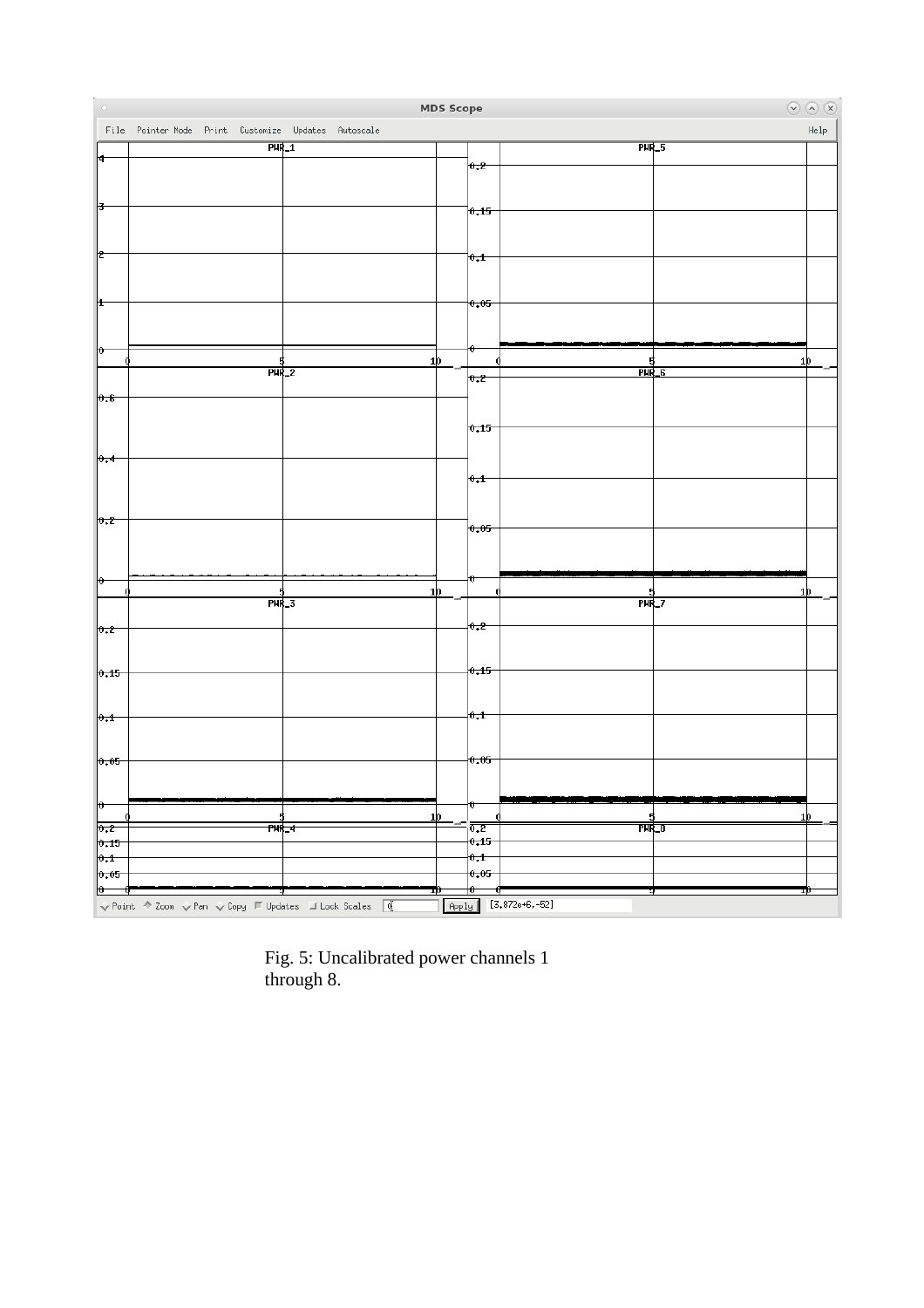

Fig. 6: Calibrated power channels 1 through 8.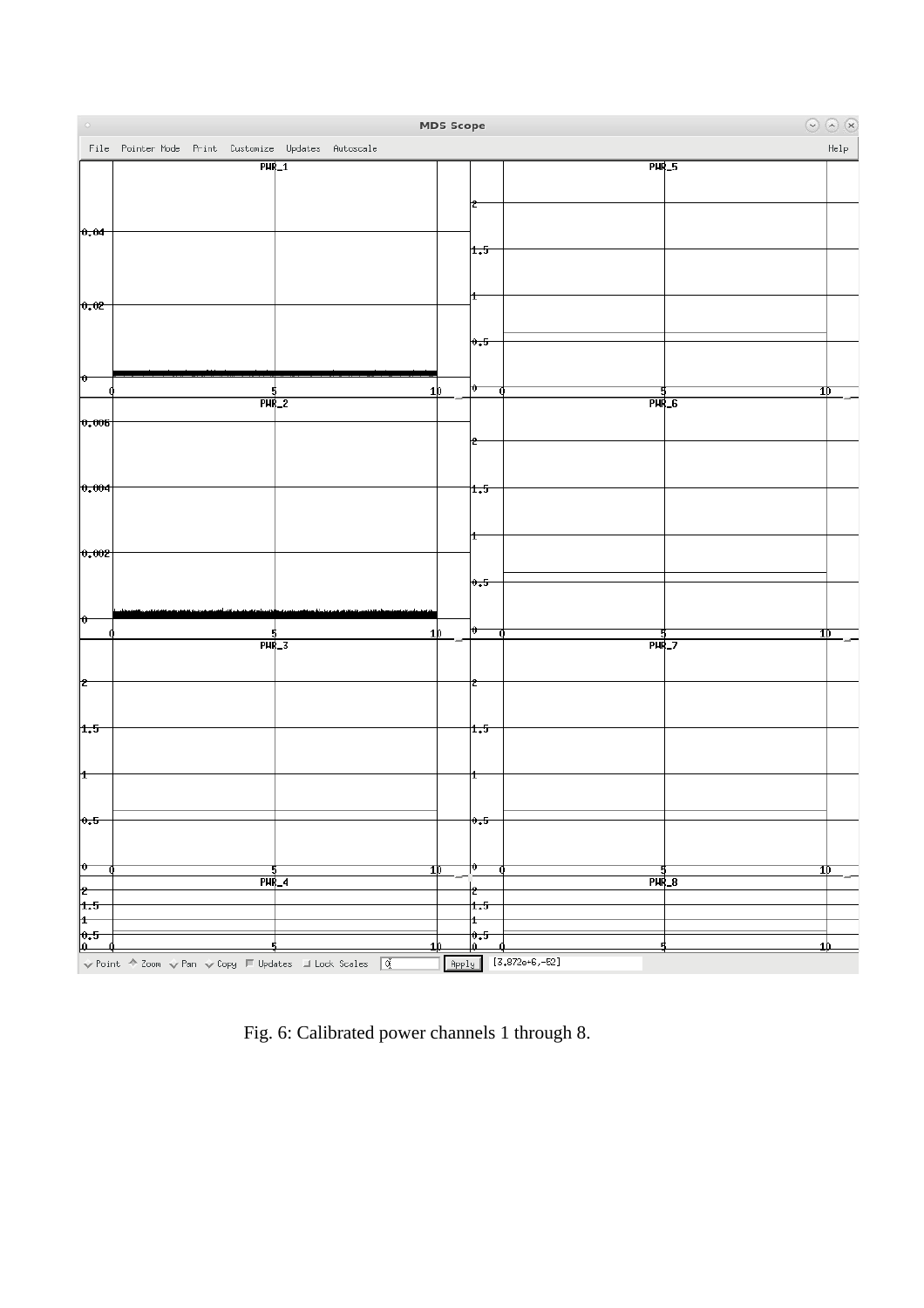

#### Fig. 7: Calibrated power channels 1 through 8 with a flashing bicycle lamp.

Figures 5, 6 and 7 show the ways in which DWScope can offer useful data about the data just obtained through MDSplus. Figure 5 is a completely uncalibrated system showing a lack of useful signal on any channel. Figure 6 depicts the background radiation in the test environment, and figure 7 was taken with a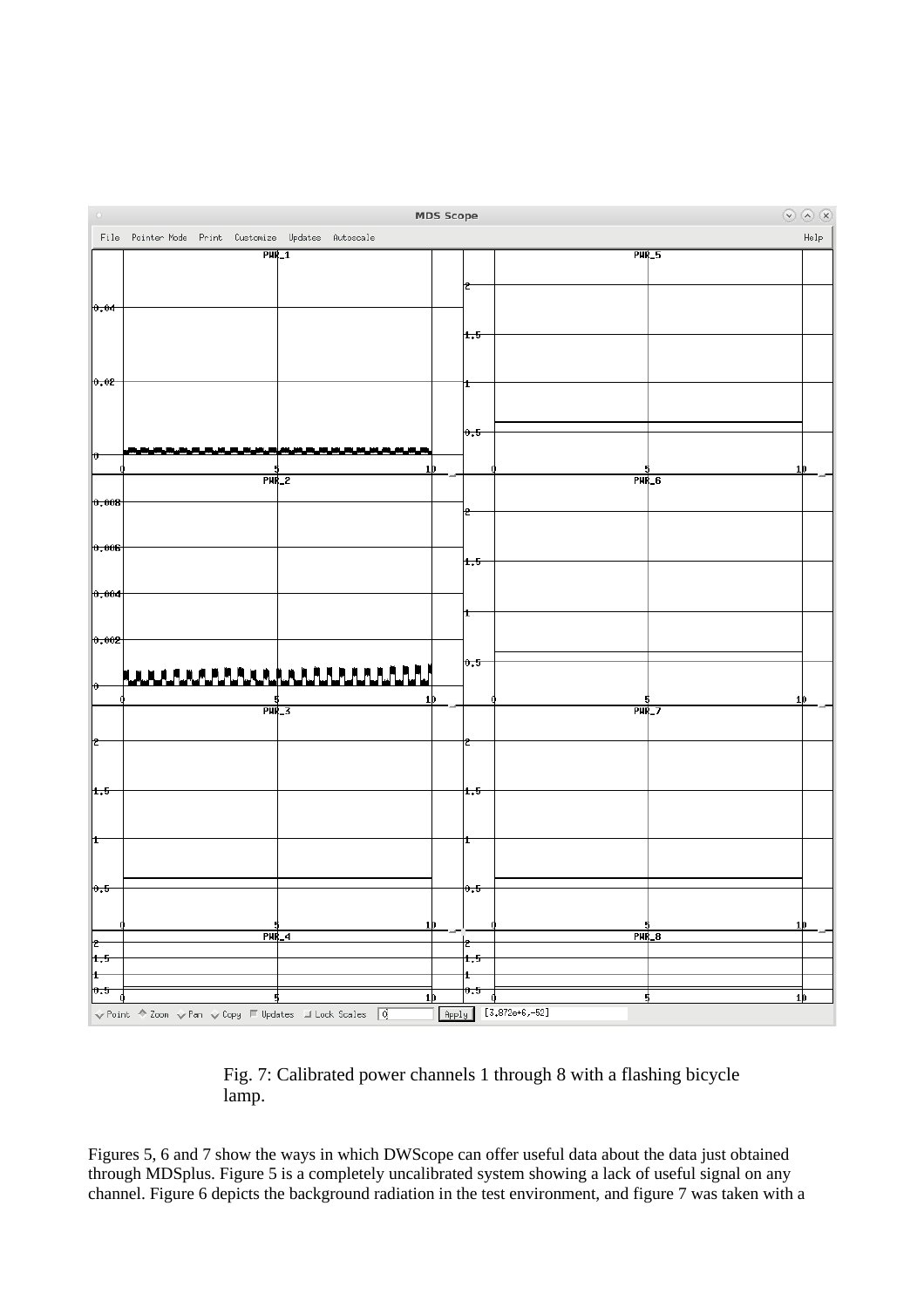flashing bicycle lamp held over the bolometer. These graphs are useful when used in a test environment and MDSscope can even be used for some analysis of timings and values. For anything more complex it is useful to have Python and MatPlotLib.

# **2.6 Calibration and Voltage offsets readout:**

The calibration data and voltage offsets can be viewed using the acq400 embedded web pages. These can be viewed by pointing a web browser to the device. The calibration and offset data can be viewed under the BOLO\_CAL and BOLO\_RAM tabs respectively.

| Home | System    | Firmware        | FPGA                | Temperature                                                                 | Power           | Top      | Interrupts | acq400.0 | acq400.1 | <b>BOLO_RAM</b> | BOLO_CAL | <b>BOLODSP</b> |
|------|-----------|-----------------|---------------------|-----------------------------------------------------------------------------|-----------------|----------|------------|----------|----------|-----------------|----------|----------------|
|      | --------- |                 |                     | Channel Voltage Offsets 1 Voltage Offsets 2 Power Offsets 1 Power Offsets 2 |                 |          |            |          |          |                 |          |                |
|      |           |                 | 808424<br>$-735407$ | 0<br>$\theta$                                                               | 3087<br>$-2808$ |          | $\theta$   |          |          |                 |          |                |
|      |           |                 | $-107237$<br>150906 | $\Theta$                                                                    | $-384$<br>541   | $\Theta$ |            |          |          |                 |          |                |
|      |           |                 |                     |                                                                             |                 | Θ        |            |          |          |                 |          |                |
|      |           |                 |                     |                                                                             |                 |          |            |          |          |                 |          |                |
|      |           |                 |                     |                                                                             |                 |          |            |          |          |                 |          |                |
|      |           |                 |                     |                                                                             |                 |          |            |          |          |                 |          |                |
|      |           | 10<br>10        |                     |                                                                             |                 |          |            |          |          |                 |          |                |
|      |           | $11$<br>$11\,$  |                     |                                                                             |                 |          |            |          |          |                 |          |                |
|      |           | $\frac{12}{12}$ | $\theta$            | $\Theta$                                                                    |                 | $\Theta$ | $\theta$   |          |          |                 |          |                |

Fig. 8: A screenshot of the BOLO\_RAM embedded web page.

| Home | System | Firmware    | FPGA             | Temperature   | Power                        | Top      | Interrupts | acq400.0 | acq400.1 | BOLO_RAM | <b>BOLO CAL</b> | <b>BOLODSP</b> |
|------|--------|-------------|------------------|---------------|------------------------------|----------|------------|----------|----------|----------|-----------------|----------------|
|      |        |             |                  |               |                              |          |            |          |          |          |                 |                |
|      |        | Channel<br> | i0<br>0.03346238 | $-0.03044008$ | Sensitivity<br>.<br>4.091567 |          |            |          |          |          |                 |                |
|      |        |             | $-0.00443877$    | 0.00624634    |                              | 4.357174 |            |          |          |          |                 |                |

Fig. 9: A screenshot of the BOLO\_CAL embedded web page.

| Home | System                                   | Firmware                                | FPGA | Temperature | Power | Top | Interrupts | acq400.0 | acq400.1 | BOLO RAM | BOLO CAL | <b>BOLODSP</b> |
|------|------------------------------------------|-----------------------------------------|------|-------------|-------|-----|------------|----------|----------|----------|----------|----------------|
|      | <b>ACTIVE_CHAN</b><br><b>CALIBRATION</b> | 8<br>$_{\scriptscriptstyle{\theta}}$    |      |             |       |     |            |          |          |          |          |                |
|      | <b>DIODE DROP</b><br><b>DSP RESET</b>    | 1092<br>$_{\scriptscriptstyle{\theta}}$ |      |             |       |     |            |          |          |          |          |                |
|      | <b>FILTER_STATUS</b>                     | 33                                      |      |             |       |     |            |          |          |          |          |                |
|      | <b>FPGA_VERSION</b><br>OSDAC_REG_DATA    | 4dc23cf4<br>a000                        |      |             |       |     |            |          |          |          |          |                |
|      | STEP SIZE                                | 19327                                   |      |             |       |     |            |          |          |          |          |                |

Fig. 10: A screenshot of the BOLODSP embedded web page.

These pages contain information about the calibration and the offset values that are loaded into RAM.

# **2.7 Firmware release and FPGA version:**